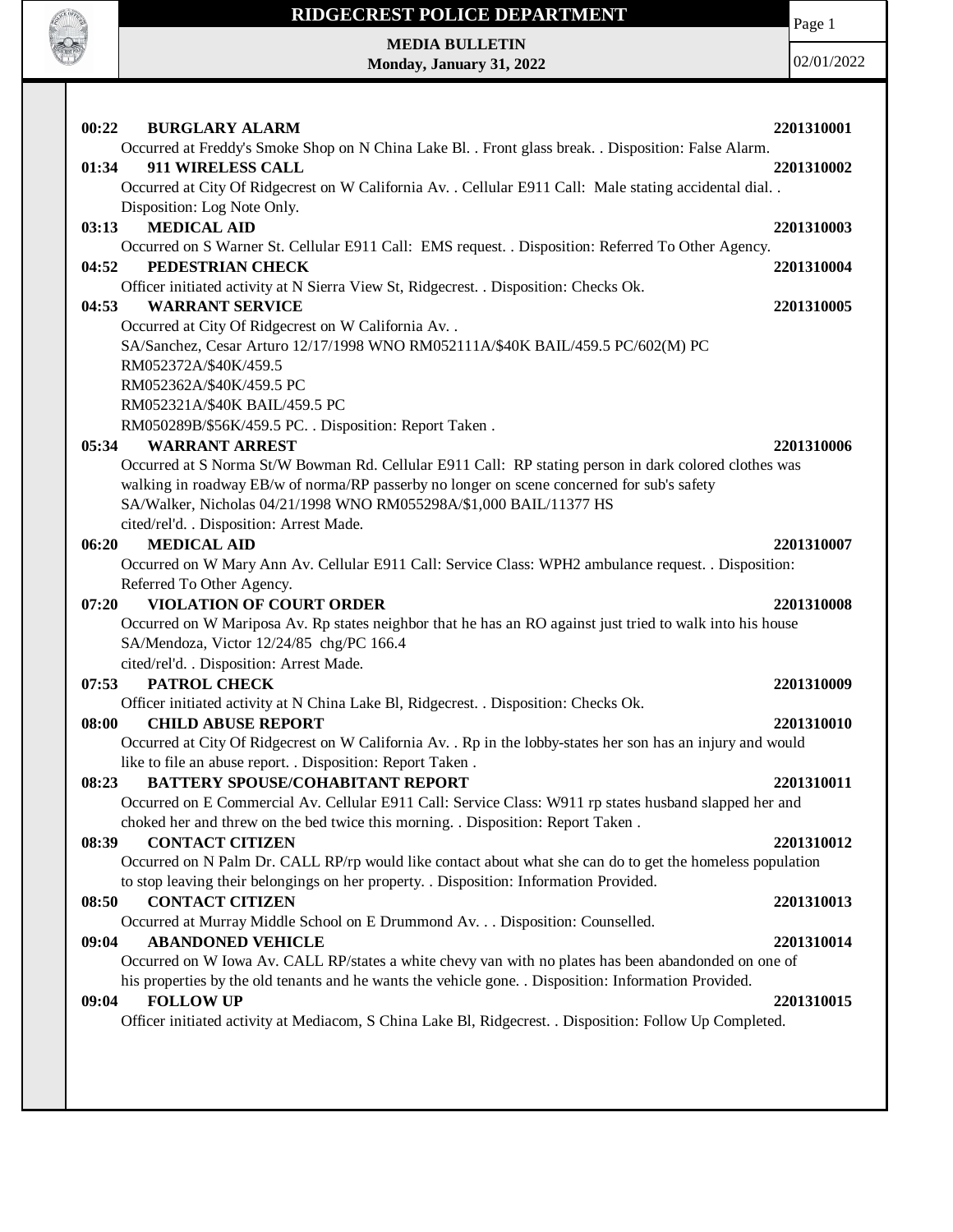

## **RIDGECREST POLICE DEPARTMENT**

Page 2

**MEDIA BULLETIN Monday, January 31, 2022**

| <b>SUSPICIOUS PERSON</b><br>09:14<br>Occurred at Walmart Supercenter on E Bowman Rd. . Parked by the grocery area - male yelling from inside the                                                                                                                                           | 2201310016               |
|--------------------------------------------------------------------------------------------------------------------------------------------------------------------------------------------------------------------------------------------------------------------------------------------|--------------------------|
| car-sitting on the passenger side. . Disposition: Checks Ok.<br><b>CONTACT CITIZEN</b><br>09:22<br>Occurred on W Graaf Av. RP claims that someone has been in his house - RP would like an Officer to go to his                                                                            | 2201310017               |
| home. . Disposition: Information Received.<br><b>ACO CALL</b><br>09:33<br>Occurred at W Ward Av/N Downs St. 2 loose pitbulls in the area. . Disposition: Unable To Locate.                                                                                                                 | 2201310018               |
| 09:53<br>PARKING VIOLATION<br>Officer initiated activity at W Upjohn Av, Ridgecrest. . Disposition: Citation.                                                                                                                                                                              | 2201310019               |
| 10:04<br><b>FOLLOW UP</b><br>Officer initiated activity at W Iowa Av, Ridgecrest. . Disposition: Follow Up Completed.                                                                                                                                                                      | 2201310020               |
| 10:15<br><b>FOLLOW UP</b><br>Officer initiated activity at W Iowa Av, Ridgecrest. . Disposition: Warning (Cite/Verbal).                                                                                                                                                                    | 2201310021               |
| 10:23<br><b>MEDICAL AID</b><br>Occurred on N Griffin St. Ambulance request. . Disposition: Referred To Other Agency.<br>10:28<br><b>VANDALISM REPORT</b>                                                                                                                                   | 2201310022<br>2201310023 |
| Occurred at Leidos on W Reeves Av. . RP needs to file a report of rental storages locks were cut and others<br>were vandalized. . Disposition: Necessary Action Taken.                                                                                                                     |                          |
| 10:31<br><b>MEDICAL AID</b><br>Occurred at Navy Federal Credit Union on N Balsam St. . Service Class: BUSN ambulance request. .<br>Disposition: Referred To Other Agency.                                                                                                                  | 2201310024               |
| <b>CONTACT CITIZEN</b><br>10:40<br>Occurred at City Of Ridgecrest on W California Av. . Rp in the lobby-wants to get an RO on. . Disposition:<br>Information Provided.                                                                                                                     | 2201310025               |
| <b>TICKET SIGN OFF</b><br>10:45<br>Occurred at City Of Ridgecrest on W California Av. . Ticket sign off- fee paid. . Disposition: Necessary Action                                                                                                                                         | 2201310026               |
| Taken.<br>10:47<br><b>SUSPICIOUS PERSON</b><br>Occurred on N Palm Dr. (Hundred block.) WMA/tattoos on face/limping/grey jeans/dark jacket/ball                                                                                                                                             | 2201310027               |
| cap/looking into multiple vehicles and attempting to look into garages /rp states he is by palm and la mirage<br>now. . Disposition: Necessary Action Taken.                                                                                                                               |                          |
| 11:14<br><b>MEDICAL AID</b><br>Occurred on W Haloid Av. ambulance request. . Disposition: Referred To Other Agency.                                                                                                                                                                        | 2201310028               |
| <b>FOUND PROPERTY</b><br>11:14<br>Occurred at City Of Ridgecrest on W California Av. . EBT card found. . Disposition: Report Taken.                                                                                                                                                        | 2201310029               |
| 11:33<br><b>CONTACT CITIZEN</b><br>Occurred on S Lumill St. Contact RP via 21 regarding her parents not wanting to give her her SS card or birth<br>cert. . Disposition: Information Provided.                                                                                             | 2201310030               |
| 12:02<br><b>CONTACT CITIZEN</b><br>Officer initiated activity at S Mahan St, Ridgecrest. . Disposition: Information Provided.                                                                                                                                                              | 2201310031               |
| <b>RECKLESS VEHICLE</b><br>12:18<br>Occurred on S China Lake Bl. (Hundred block.) red beat up silverado/no plates/purposely passing other                                                                                                                                                  | 2201310032               |
| vehicles on the shoulder/vehicle pulled into weinerschnitzel. . Disposition: Unable To Locate.<br>12:39<br><b>ACO CALL</b><br>Occurred on W Windy Lynn Av. Anon rp/barking dog mostly during the day/sometimes early morning/sounds<br>like only one dog. . Disposition: Quiet On Arrival. | 2201310033               |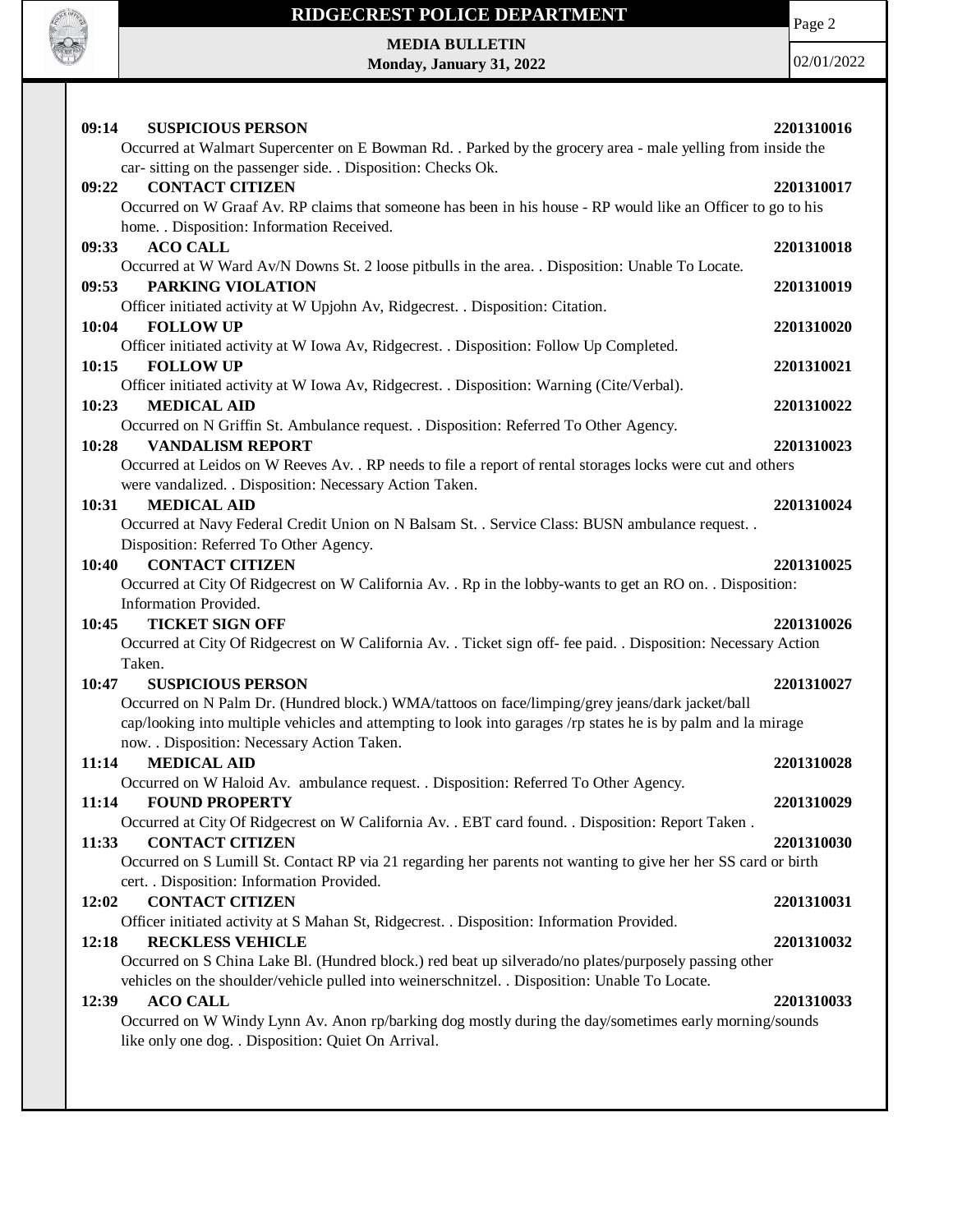

## **RIDGECREST POLICE DEPARTMENT**

Page 3

**MEDIA BULLETIN Monday, January 31, 2022**

| 13:16<br><b>WARRANT SERVICE</b><br>Occurred at City Of Ridgecrest on W California Av. . SA/Robinson, Jarone 04/24/91 RM055020A/\$50k/HS | 2201310034 |
|-----------------------------------------------------------------------------------------------------------------------------------------|------------|
| 11377(A); PC 273.6(A). . Disposition: Report Taken.                                                                                     |            |
| <b>CONTACT CITIZEN</b><br>13:22                                                                                                         | 2201310035 |
| Occurred on N Gold Canyon Dr. rp requesting ride to CSU. . Disposition: Necessary Action Taken.                                         |            |
| 13:36<br>PARKING VIOLATION                                                                                                              | 2201310036 |
| Officer initiated activity at N Arroyo St, Ridgecrest. . Disposition: Necessary Action Taken.<br>PARKING VIOLATION                      |            |
| 14:05                                                                                                                                   | 2201310037 |
| Officer initiated activity at N Rawhide Ln, Ridgecrest. . Disposition: Necessary Action Taken.<br>14:18<br><b>CODE VIOLATION</b>        | 2201310038 |
| Officer initiated activity at S Sunland St, Ridgecrest. . Disposition: Report Taken.                                                    |            |
| <b>SUICIDAL SUBJECT</b><br>14:32                                                                                                        | 2201310039 |
| Occurred on Church. Service Class: VOIP subj feeling like they want to hurt themselves//. . Disposition:                                |            |
| Referred To Other Agency.                                                                                                               |            |
| <b>FOLLOW UP</b><br>14:33                                                                                                               | 2201310040 |
| Officer initiated activity at W Coral Av, Ridgecrest. . Disposition: Warning (Cite/Verbal).                                             |            |
| 911 FOLLOW UP<br>14:53                                                                                                                  | 2201310041 |
| Occurred on N Sierra View St. Service Class: RESD silence//on call back went to voicemail. . Disposition:                               |            |
| Negative Contact.                                                                                                                       |            |
| <b>FOLLOW UP</b><br>15:00                                                                                                               | 2201310042 |
| Occurred on S Fire Opal St. Follow up on 72 hour notice. . Disposition: Necessary Action Taken.                                         |            |
| <b>ACO CALL</b><br>15:34                                                                                                                | 2201310043 |
| Occurred on S Richmond Rd. (Hundred block.) 2 loose dogs hanging out in the middle of the road/one appears                              |            |
| to have a broken leg and the other appears injured as well. . Disposition: Unable To Locate.<br>15:39<br>THEFT                          | 2201310044 |
| Occurred at City Of Ridgecrest on W California Av. . RP in the lobby says he believe that took a gun that                               |            |
| belonged to him. . Disposition: Report Taken.                                                                                           |            |
| <b>FOUND PROPERTY</b><br>15:44                                                                                                          | 2201310045 |
| Occurred at City Of Ridgecrest on W California Av. . FOUND PHONE WITH BLACK CASE. . Disposition:                                        |            |
| Report Taken.                                                                                                                           |            |
| <b>RUNAWAY/OUT OF CONTROL JUVENILE</b><br>15:45                                                                                         | 2201310046 |
| Occurred at Pierce Elementary School on N Gold Canyon Dr. . RP says she would like for an Officer to speak                              |            |
| with her son. . Disposition: Information Provided.                                                                                      |            |
| 15:46<br><b>SUBPOENA SERVICE</b>                                                                                                        | 2201310047 |
| Officer initiated activity at E La Mirage Ln, Ridgecrest. . Disposition: Necessary Action Taken.                                        |            |
| <b>INFORMATION</b><br>15:54                                                                                                             | 2201310048 |
| Occurred at City Of Ridgecrest on W California Av. Disposition: Information Received.                                                   |            |
| 15:57<br><b>SUBPOENA SERVICE</b>                                                                                                        | 2201310049 |
| Officer initiated activity at N Oasis Dr, Ridgecrest. . Disposition: Necessary Action Taken.                                            |            |
| 15:59<br><b>SUBPOENA SERVICE</b>                                                                                                        | 2201310050 |
| Officer initiated activity at N Oasis Dr, Ridgecrest. . Disposition: Necessary Action Taken.                                            |            |
| <b>BURGLARY-VEH/BUSN-REPORT</b><br>15:59                                                                                                | 2201310051 |
| Occurred at City Of Ridgecrest on W California Av. . RP IN THE LOBBY-RP STATES HIS VEHICLE WAS                                          |            |
| BROKEN INTO WHILE HE WAS OUT FOR A WALK BY THE COLLEGE. . Disposition: Information Provided.                                            |            |
| <b>ACO CALL</b><br>16:03                                                                                                                | 2201310052 |
| Occurred at W Upjohn Av/S Norma St. LOOSE WHITE HUSKY IN THE INTERSECTION/WEARING A                                                     |            |
| COLLAR. . Disposition: Unable To Locate.                                                                                                |            |
| <b>FOUND PROPERTY</b><br>16:20                                                                                                          | 2201310053 |
| Occurred on S Valley St. Found wallet. . Disposition: Report Taken.                                                                     |            |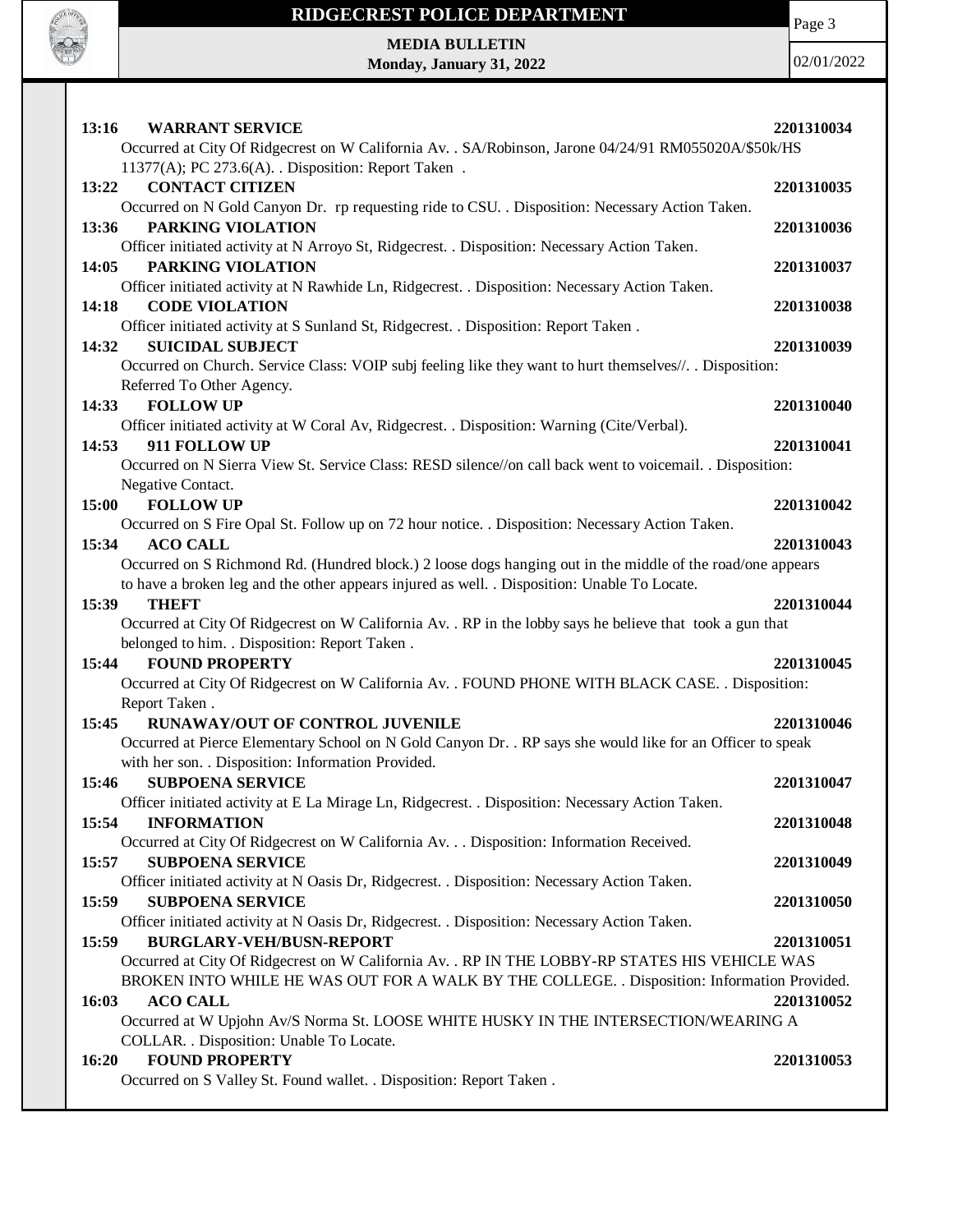

## **RIDGECREST POLICE DEPARTMENT**

**MEDIA BULLETIN Monday, January 31, 2022** Page 4

| 16:33<br>THEFT                                                                                                                                                                 | 2201310054 |
|--------------------------------------------------------------------------------------------------------------------------------------------------------------------------------|------------|
| Occurred at City Of Ridgecrest on W California Av. . Call rp/would like to report his bank card stolen. .<br>Disposition: Information Provided.                                |            |
| 911 HANG UP<br>16:43                                                                                                                                                           | 2201310055 |
| Occurred at City Of Ridgecrest on W California Av. . 911 hangup. . Disposition: Log Note Only.                                                                                 |            |
| <b>STOLEN VEHICLE REPORT</b><br>16:44                                                                                                                                          | 2201310056 |
| Occurred on N Downs St. Rp states her friends car was stolen from the recycling center on ward. . Disposition:                                                                 |            |
| Information Provided.<br><b>DOMESTIC DISTURBANCE</b><br>16:55                                                                                                                  | 2201310057 |
| Occurred on W Reeves Av. Cellular E911 Call: Service Class: W911. . Disposition: Domestic Violence                                                                             |            |
| Documentation.                                                                                                                                                                 |            |
| 17:01<br>911 WIRELESS CALL                                                                                                                                                     | 2201310058 |
| Occurred at City Of Ridgecrest on W California Av. . silence//unable to call back. . Disposition: Log Note Only.                                                               |            |
| <b>RECKLESS VEHICLE</b><br>17:07                                                                                                                                               | 2201310059 |
| Occurred at W Church Av/S Norma St. rp wanted to report that her mom's ex husband tried to hit her with his<br>car and cause an accident. . Disposition: Information Received. |            |
| <b>SUSPICIOUS CIRCUMSTANCES</b><br>17:10                                                                                                                                       | 2201310060 |
| Occurred at 535 W Atkins on W Atkins Av. . rp states there are 2 subjs sitting around a truck looking at                                                                       |            |
| weapons. rp states they are sitting on a black truck. . Disposition: Checks Ok.                                                                                                |            |
| PROPERTY DAMAGE ONLY TC<br>17:24                                                                                                                                               | 2201310061 |
| Occurred at N Norma St/W Howell Av. Rp states she was rear ended. . Disposition: Quiet On Arrival.                                                                             |            |
| 17:26<br><b>SUBPOENA SERVICE</b>                                                                                                                                               | 2201310062 |
| Occurred on E La Mirage Ln. Rp calling back stating that she is home Disposition: Necessary Action Taken.<br><b>WELFARE CHECK</b><br>17:37                                     | 2201310063 |
| Occurred at City Of Ridgecrest on W California Av. Disposition: Cancelled by RP.<br><b>CONTACT CITIZEN</b><br>17:40                                                            |            |
| Occurred at City Of Ridgecrest on W California Av. . Rp outside the lobby doors requesting to speak to an                                                                      | 2201310064 |
| officer. . Disposition: Information Received.                                                                                                                                  |            |
| 911 WIRELESS CALL<br>17:53                                                                                                                                                     | 2201310065 |
| Occurred at City Of Ridgecrest on W California Av. . abandoned line//accidental dial. . Disposition: Log Note                                                                  |            |
| Only.                                                                                                                                                                          |            |
| <b>PANHANDLING</b><br>18:08                                                                                                                                                    | 2201310066 |
| Occurred at Albertson's #6376 on N Norma St. . Report of WMA/Blond/hoodie panhandling near main<br>entrance. . Disposition: Gone On Arrival.                                   |            |
| 18:23<br><b>WELFARE CHECK</b>                                                                                                                                                  | 2201310067 |
| Occurred on W Atkins Av. RP stating male AMA'd from City of Hope medical center/wife was with him/prior to                                                                     |            |
| leaving made statements to nurse threatening death to unk female. . Disposition: Necessary Action Taken.                                                                       |            |
| THROWING AT A VEHICLE<br>18:35                                                                                                                                                 | 2201310068 |
| Occurred at S Downs St/W Bataan Av. Cellular E911 Call: RP stating dk skinned youth in wht convertable with                                                                    |            |
| black top threw metal objects or rocks at her veh while driving/RP not injured/veh LS driving back and forth on<br>downs in area. . Disposition: Information Provided.         |            |
| <b>SUSPICIOUS CIRCUMSTANCES</b><br>18:44                                                                                                                                       | 2201310069 |
| Occurred on S Garth St. Cellular E911 Call: RP stating someone is banging on door. . Disposition: Referred To                                                                  |            |
| Other Agency.                                                                                                                                                                  |            |
| <b>CONTACT CITIZEN</b><br>18:52                                                                                                                                                | 2201310070 |
| Occurred at City Of Ridgecrest on W California Av. . RP wants contact re 22-244. . Disposition: Information<br>Provided.                                                       |            |
|                                                                                                                                                                                |            |